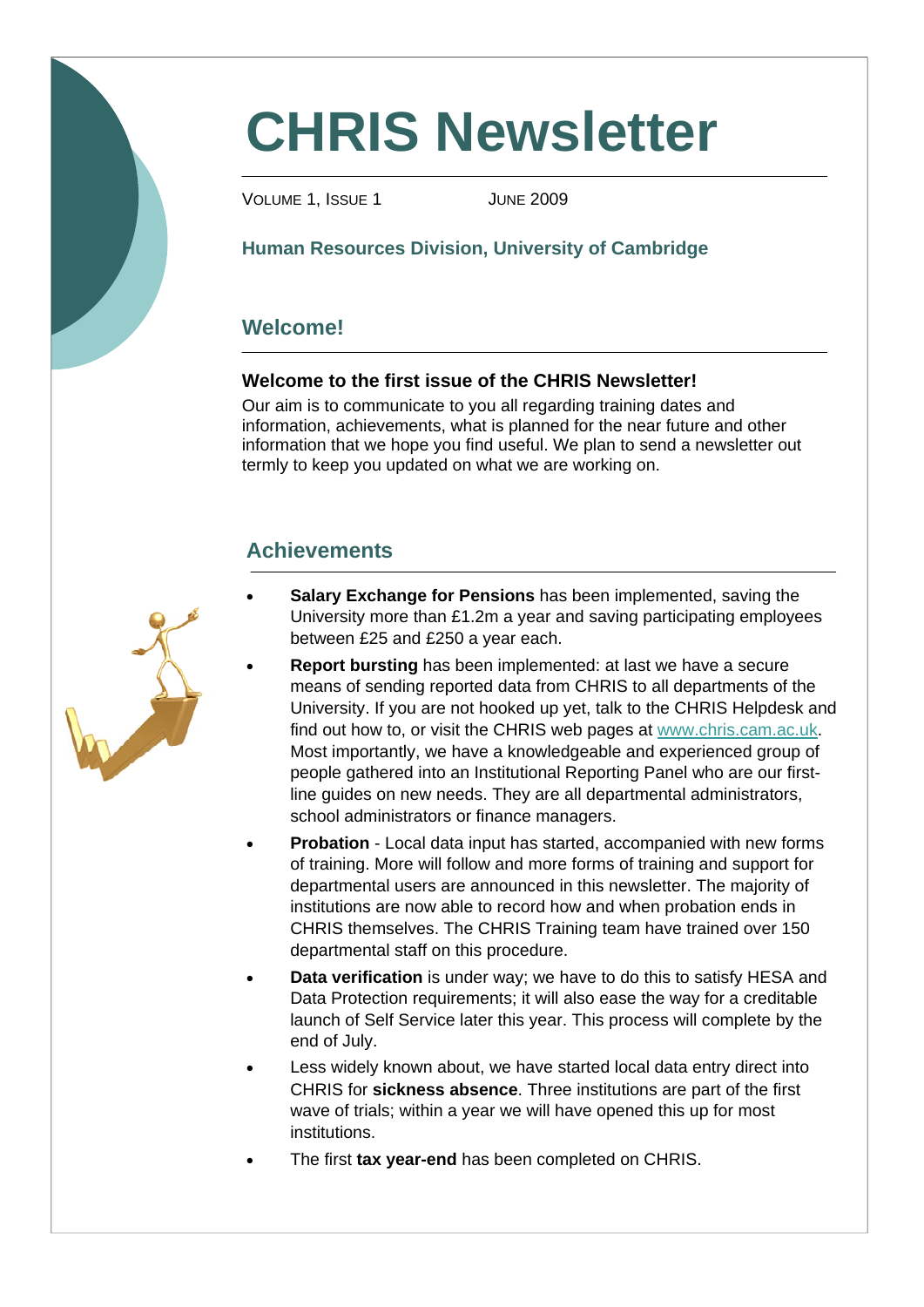## **CHRIS Training - Course dates for July - October 2009**

**Introduction to CHRIS (0930—1300)** 

Thursday 2 July Thursday 30 July Wednesday 2 September Tuesday 6 October **CHRIS for Administrators (0930—1600)**  Wednesday 15 July Tuesday 18 August Thursday 17 September Wednesday 21 October Requests for training must be authorised by a key contact in your department. Book a place at www.chris.cam.ac.uk



## **Burst Report Workshops**



We know that departmental users need more support to make sense of reported data they are now receiving and to understand how to make better use of Excel. We are pleased to announce that we have designed some Burst Report workshops.

Further information will be sent out via email to all Burst Report Recipients shortly. To book a place, please email chris.training@admin.cam.ac.uk

- Mon 29 June (1400 1630) CHRIS Training Room, Greenwich House
- Wed 8 July (1000 1230) CHRIS Training Room, Greenwich House
- Mon 20 July (1400 1630) The Clinical School, Addenbrooke's
- Tue 28 July (1000 1230) The Clinical School, Addenbrooke's
- Mon 3 Aug (1400 1630) CHRIS Training Room, Greenwich House

## **Matthew's Helpdesk Termly Tip**

### **Advanced Search**

On a people search select the advanced option entering in the effective date. Enter your **Organisation Unit as the first line of criteria** then click on the plus icon, this will allow you to add extra criteria making searches more detailed and people easier to find.

Advanced search



#### **Searching for Leavers**

Remember to go to Advanced Search to search for leavers. Enter in the details for Org Unit and Surname. Then select Leaver status from the drop down list and select Leavers only. This will just search for the leavers.

| r Information:<br>$\odot$<br>long time. |              |   | Using the conditions CONTAINS, DOES NOT CONTAIN and IS NOT may result in the search taking a |   |
|-----------------------------------------|--------------|---|----------------------------------------------------------------------------------------------|---|
| Criteria                                |              |   |                                                                                              |   |
| Organisation unit                       | is           |   | Department of Training                                                                       |   |
| Surname                                 | is           |   | Roberts                                                                                      | ÷ |
| Leaver status                           | Leavers only | u |                                                                                              |   |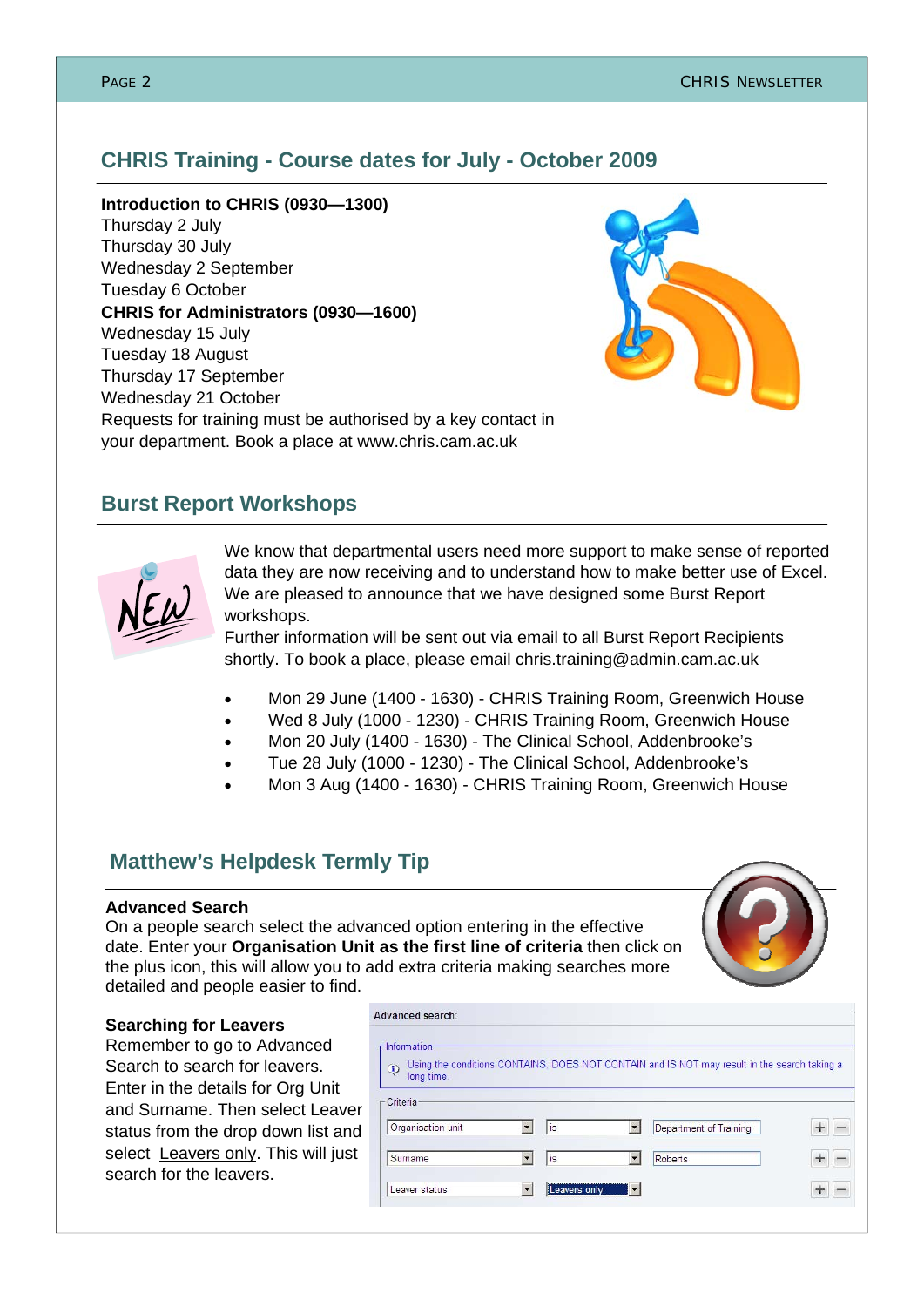## **Staff Data Verification Exercise Continues...**

A big "thank you" to those of you who have logged in and completed this survey. At the time of writing we know that just under 2 500 logins have been made to the system and the edits captured are being loaded to CHRIS on a daily basis. We will be completing our Data Verification mailing to staff during June with a view to closing the survey in late July. In the meantime keep those corrections coming!

## **Sickness Absence Recording**

A Sickness Absence Steering Group has been set up to consider how best to use CHRIS and its potential for local data entry to make possible a standardised way of gathering and analysing sickness absence data. As a part of its work, the group wants to learn about how institutions within the University do things at present and to ask questions about how things might sensibly change. A web questionnaire covering a range of issues relating to sickness absence management will be made ready for use in early July and we hope that those who are asked to provide valuable input will manage to find the time to do so.

## **Information for CHRIS Key Contacts**

For all of you who are CHRIS Key Contacts, here is a quick reminder of your responsibilities within your Department:

- Only you may authorise new users and request training. You must complete the online booking form requesting training.
- Only you may authorise new Burst Report Recipients for your department.
- If you receive information from CHRIS Training it is your responsibility to disseminate this information to members of staff in your department.
- PLEASE REMEMBER: If you leave the University or change your job, please let us know so that we can update our records!

## **10.6 Upgrade**

There will be an upgrade to version 10.6 of CHRIS. This one fixes many problems we've all experienced with the performance and accuracy of the system and we hope to implement it sometime after midsummer (but only when we are sure it does not break things that currently work well).